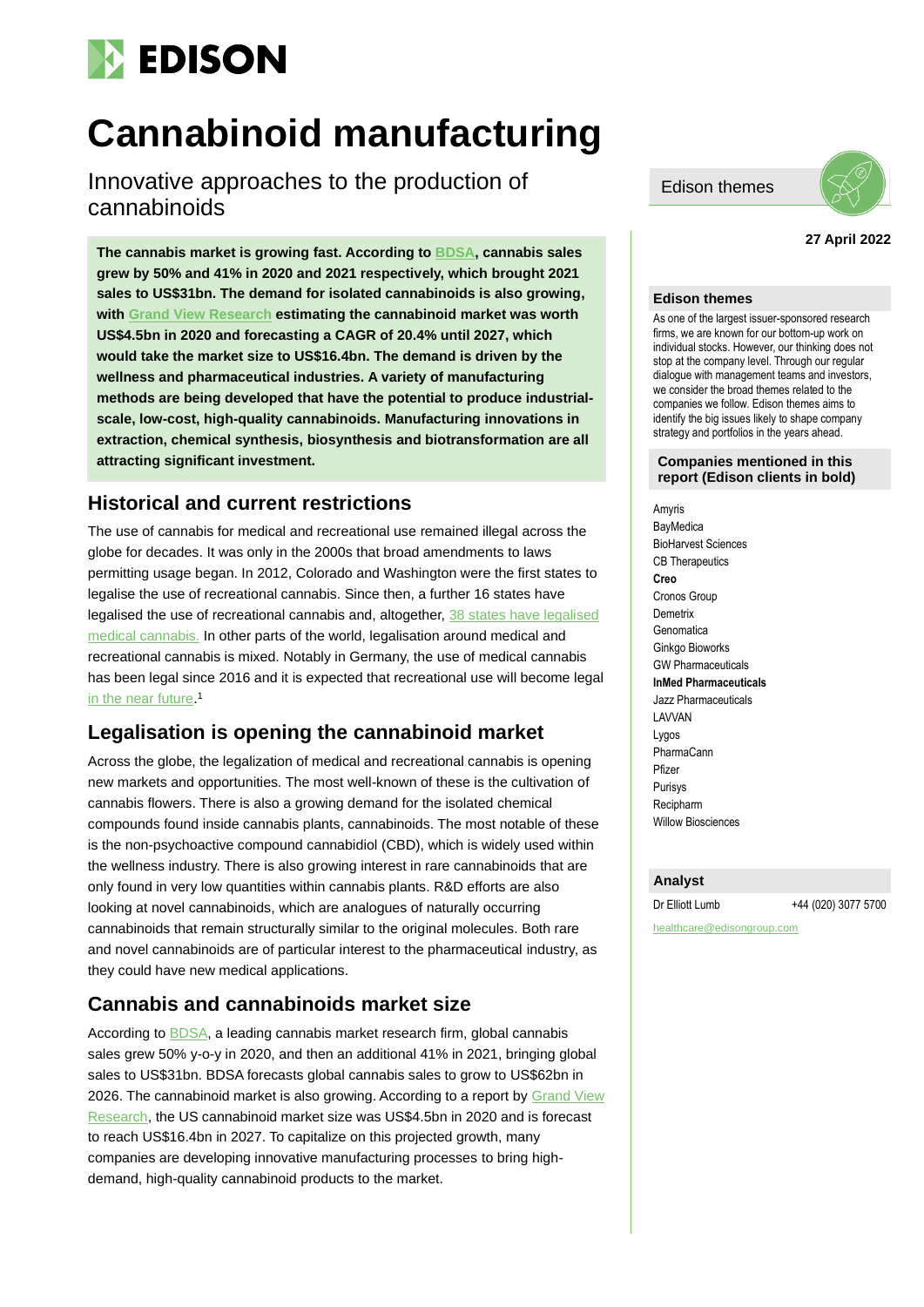

# **Classes of cannabinoids**

Cannabinoids are a group of chemical substances that interact with the body's cannabinoid receptors. They can be produced naturally by cannabis plants, or in a lab through biosynthesis or chemical synthesis. The cannabis plant is the most well-known source of these chemical substances; it is known to produce over [100 different cannabinoids.](https://www.ncbi.nlm.nih.gov/pmc/articles/PMC8156804/) The two most prevalent cannabinoids in the plant are tetrahydrocannabinol (THC) and cannabidiol (CBD).

## **THC and CBD**

THC is the substance responsible for the psychoactive effects of cannabis, which makes a person 'high'. It is the main active ingredient in medical cannabis. Aside from in Canada and 18 US states, the recreational sale of THC is broadly illegal. [CBD](https://www.health.harvard.edu/blog/cannabidiol-cbd-what-we-know-and-what-we-dont-2018082414476) does not induce psychoactive effects and is federally legal across the [United States](https://www.findlaw.com/criminal/criminal-law-basics/is-cannabis-oil-legal.html) (when derived from hemp) and legal [across much of](https://www.visualcapitalist.com/european-cbd-landscape-in-2020/)  [Europe.](https://www.visualcapitalist.com/european-cbd-landscape-in-2020/) In 2015, the FDA reduced regulatory restrictions on CBD, which allowed researchers to conduct clinical trials. This was followed by the Farm Bill in 2018, which legalised hemp, and consequently, CBD, which naturally occurs in hemp. GW Pharmaceuticals developed the first CBD prescription drug, Epidiolex, which was approved by the FDA in June 2018 to treat seizures caused by several conditions. Within the pharmaceutical and wellness industries, there is significant interest in CBD to treat conditions such as anxiety, insomnia and chronic pain.

### **Rare and novel cannabinoids**

Rare, or minor, cannabinoids are generally defined as naturally occurring cannabinoids other than THC or CBD. Typically, these chemicals will make up 0.1% to 10% of the cannabinoids that can be extracted from a cannabis plant. Due to their limited quantity, it can be difficult to isolate them. However, it is thought that each of these could have interesting pharmaceutical properties. Examples of rare cannabinoids include cannabichromene (CBC), cannabidiolic acid (CBDA), cannabidivarin (CBDV), cannabinol (CBN) and tetrahydrocannabivarin (THCV). While previously considered rare, cannabigerol (CBG) can now be obtained more readily than previously, through the use of genetically modified hemp plants. In terms of the varied potential uses of rare (or minor) cannabinoids, [CBC has been](https://www.ncbi.nlm.nih.gov/pmc/articles/PMC3417459/) reported to reduce inflammation (in an animal model), [CBG](https://pubmed.ncbi.nlm.nih.gov/26197538/) could potentially be used to treat bladder dysfunction, and [CBN](https://www.sciencedirect.com/science/article/abs/pii/S0003996919302249?via%3Dihub) may be useful in the treatment of fibromyalgia.

In addition to the research being conducted on rare cannabinoids, novel cannabinoid analogues are also being developed. These are compounds that are active at cannabinoid receptors, but do not occur naturally. Usually, they are derivatives of natural compounds, and closely resemble them. These novel substances have the potential to exhibit interesting pharmacological profiles.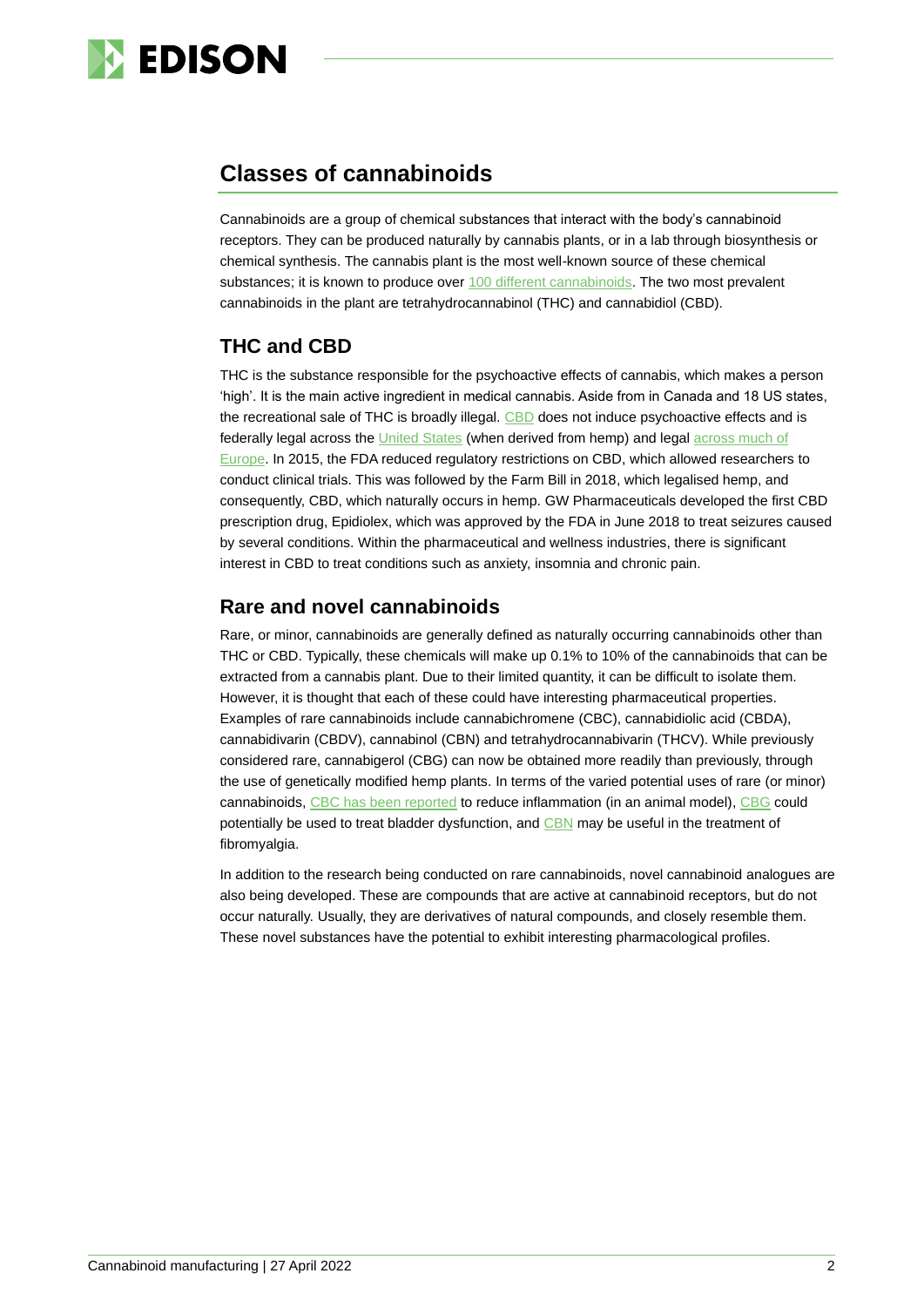



#### **Exhibit 1: Potential therapeutic uses of cannabinoids.**

Source: Minor Cannabinoids: Biosynthesis, Molecular Pharmacology and Potential Therapeutic Uses, Kenneth B. Walsh, Amanda E. McKinney and Andrea E. Holmes, Frontiers in Pharmacology, November 2021. https://www.frontiersin.org/articles/10.3389/fphar.2021.777804/full

# **Manufacturing approaches**

#### **Cultivation and extraction**

The increase in demand for a variety of cannabinoid products has led to differentiation and innovation in manufacturing processes. The traditional method of producing cannabinoids, primarily THC and CBD, is to cultivate and process the cannabis plant. For some recreational users, this is the preferred approach. It is often considered the most 'natural' method and produces the dried cannabis flower, in a variety of strains, which can be smoked or vaped. However, this form of production can be unpredictable and labour intensive. Traditional farming has only a three-month growing season and is vulnerable to pests, disease and variations in weather. These factors affect the quality of the plant, the yield and the overall cost. While preferred by some, the flowers contain a mixture of cannabinoids, rather than a single active pharmaceutical ingredient (API).

Extraction of cannabinoids from the plant is the most common method of cannabinoid production for medical use. There are several methods to extract the cannabinoids from the plant; the most common method is [extraction with organic solvents.](https://jcannabisresearch.biomedcentral.com/articles/10.1186/s42238-021-00087-9) The downside of this approach is that cannabinoids only account for approximately 5% of a cannabis plant's weight. This means that following extraction, [95% of a plant's mass becomes waste.](https://renewbiopharma.com/wp-content/uploads/2020/10/Raymond-James-Biosynthesis.pdf) Additionally, since rare cannabinoids, such as THCV, occur in very small amounts within a plant, the extraction of rare cannabinoids from plants is not commercially viable.

There is, however, innovation in cultivation. PharmaCann focuses on the cultivation of high-yield THC flowers for medical use. It has developed a greenhouse-based approach that reduces plant growth time to nine weeks and plants can be grown all year round. It recently raised [US\\$40m](https://www.newcannabisventures.com/pharmacann-raises-39-5-million-selling-additional-12-senior-secured-notes/) in senior secured notes. BioHarvest Sciences (CNSX: BHSC, market cap US\$160m) has a patented platform technology in which it isolates plant cells that produce desired products or metabolites,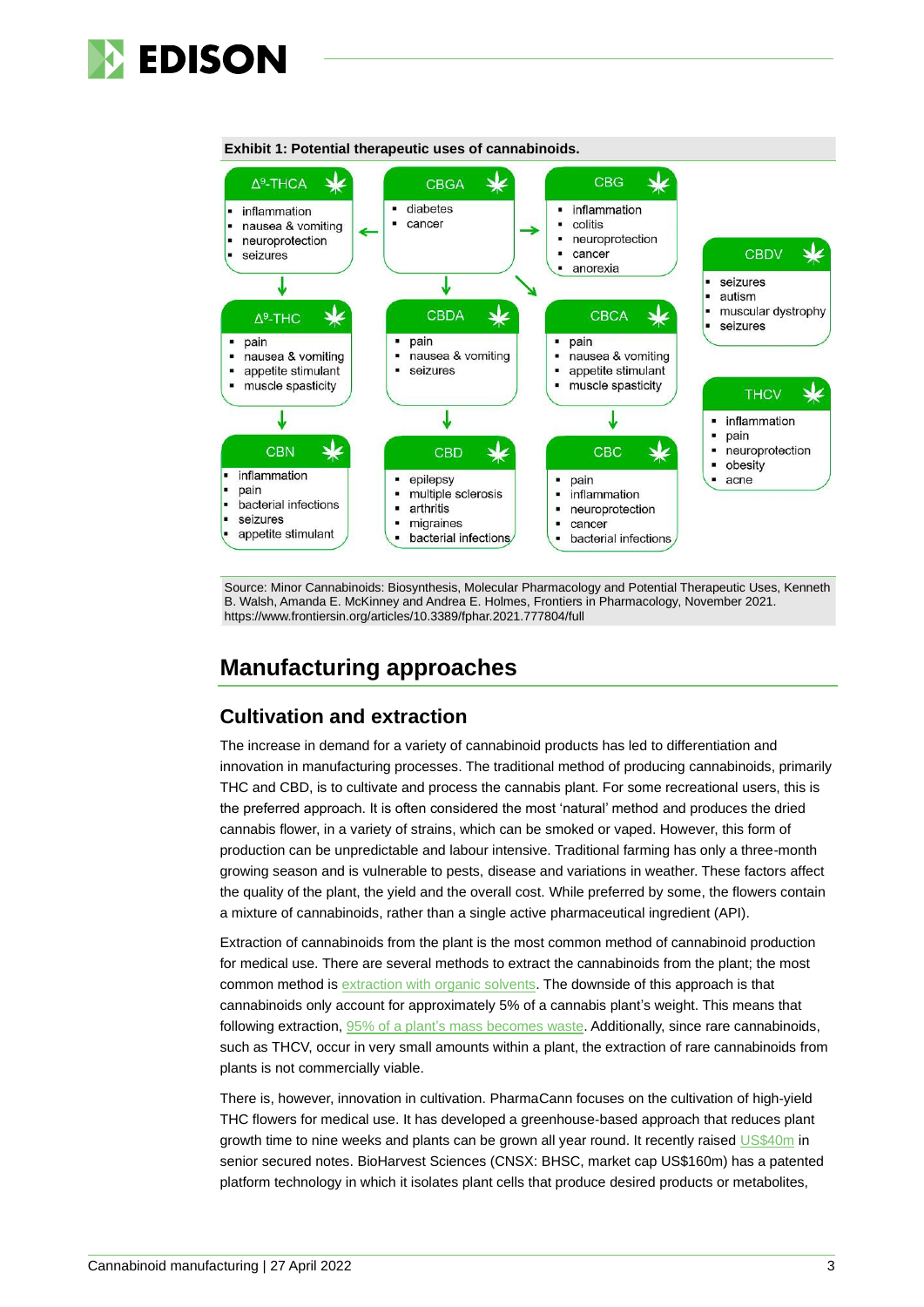

such as cannabinoids. The cells are grown in a petri dish and once they reach a high enough mass, the cells are harvested to produce a powder containing the desired product. BioHarvest has shown the feasibility of its overall approach with its red grape cell product, VINIA. Its first cannabinoid product has been guided to be commercially [available in 2022.](https://www.proactiveinvestors.co.uk/companies/news/951718/bioharvest-sciences-expects-to-commercialize-its-first-cannabis-based-products-in-first-half-of-2022-951718.html)

### **Chemical synthesis**

Chemical synthesis is a viable manufacturing method for both common and rare cannabinoids. This is a lab-based process where a chemical entity is converted into another through a series of chemical reactions. This can be a preferred option to manufacture small quantities of a cannabinoid, as chemical synthesis can be conducted relatively efficiently on a small scale. Other processes may provide better cost efficiency for larger production volumes. Additionally, the viability of chemical synthesis depends on the cannabinoid. In some cases, both small- and large-scale synthesis will be well defined. In other cases, the synthetic route may be unknown and/or unviable.

Purisys is a leader in the manufacture of pharmaceutical-grade cannabinoids through chemical synthesis. It has a patented process for the synthesis of ultra-high purity CBD containing less than 0.001% THC. Ultra-high purity CBD comes with high costs of production; Purisys sells 100mg of [CBD for US\\$400.](https://purisys.com/product/minus-cannabidiol/)

Recipharm, a pharmaceutical contract development and manufacturing organisation, has developed synthetic routes to manufacture rare cannabinoids including CBDA and cannabigerolic acid (CBGA). [It claims](https://www.recipharm.com/resources/recipharm-cannabinoids) to have the ability to rapidly produce small quantities of cannabinoids and that it can develop large-scale synthetic routes of an API at pharmaceutical-grade purity for clinical trials.

The synthetic forms of THC, dronabinol and nabilone, are both manufactured through chemical synthesis. They are both approved by the  $FDA$  for use by cancer patients to reduce chemotherapy induced nausea and vomiting.

### **Biosynthesis**

Biosynthesis is a process that produces naturally occurring chemical compounds through successive enzyme catalysed reactions. Advances in bioengineering have led to methods to convert microorganisms into cost-effective and scalable ['microbial cell factories'](https://www.sciencedirect.com/science/article/pii/B9780128214770000210) that can produce molecules, such as cannabinoids. The bacteria *E. coli* and baker's yeast (*S. cerevisiae*) are often the microorganisms of choice to perform biosynthesis of useful, naturally occurring molecules. The genomes of these microorganisms are well understood, which allows bioengineering to convert these cells into molecule production factories. This is achieved through inserting specific enzymes into a microorganism and/or by modifying its genetics. This instructs the bioengineered microorganism to produce a specific molecule. As with plant cultivation and chemical synthesis, extraction and purification steps are required to collect the pure API.

Baker's yeast is generally regarded as safe for the production of biopharmaceuticals; in 1982, the FDA approved the use of bioengineered baker's yeast to produce therapeutic insulin. Throughout the biotech industry, both yeast and bacteria are broadly used for biosynthesis. However, some manufacturers state the use of bacteria instead of yeast can make the cannabinoid extraction process easier and more cost-effective on an industrial scale. [Bacteria directly secrete the](https://theplosblog.plos.org/2019/05/microbial-production-of-cannabinoids/)  [cannabinoid](https://theplosblog.plos.org/2019/05/microbial-production-of-cannabinoids/) products into their surrounding medium, whereas yeasts must be separated from the cannabinoid molecules, following synthesis.

Overall, biosynthesis is seen by many as the most cost-effective and environmentally friendly method to manufacture industrial-scale cannabinoids although this remains an evolving value proposition. The microorganisms can convert sugar into cannabinoids and can be fermented in existing large-scale infrastructure such as bioreactors that are readily available.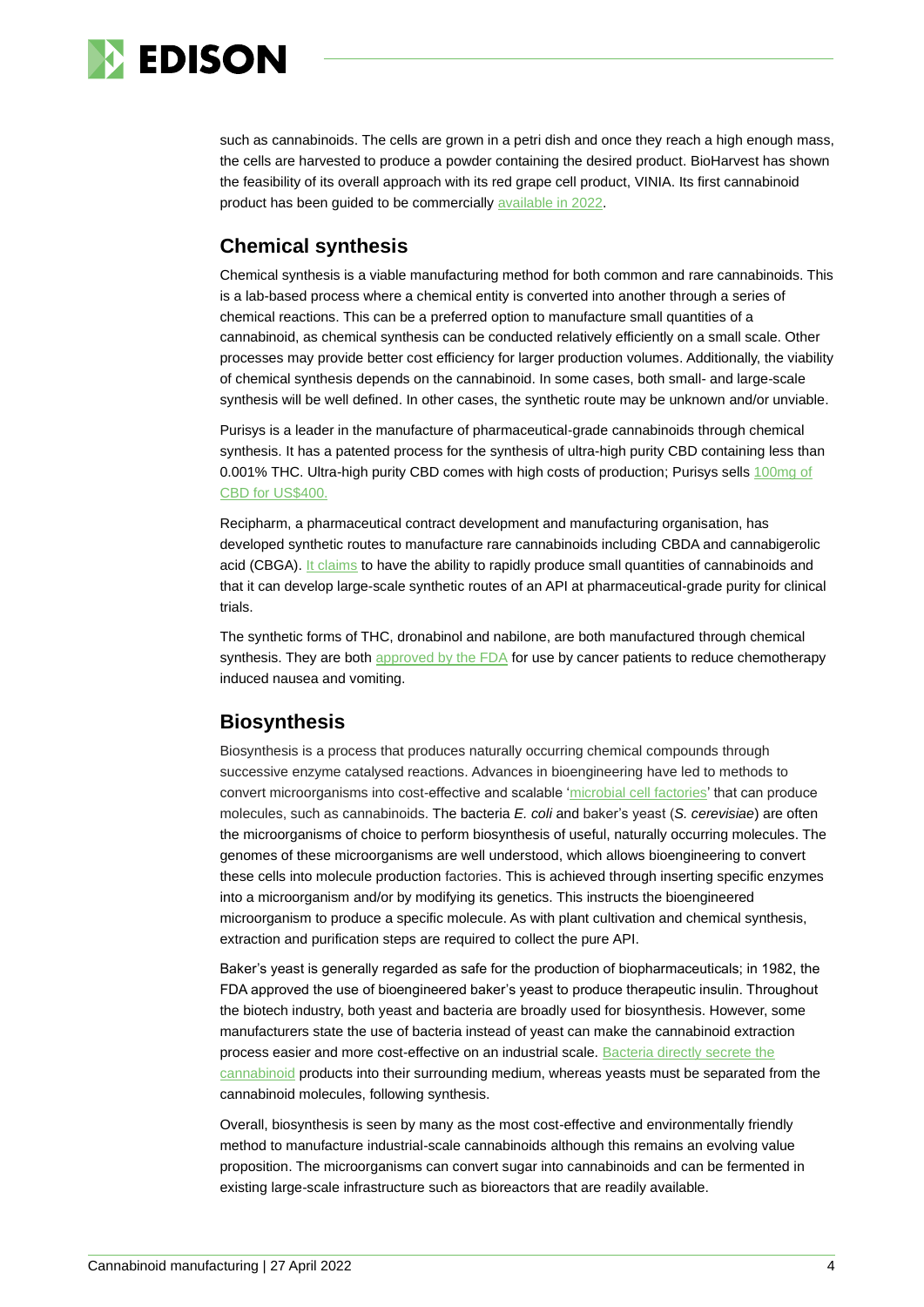

Genomatica uses both bacteria and yeast to manufacture a variety of products including compostable packaging, cosmetics and cannabinoids. It focuses on renewable feedstock to grow its bioengineered microorganisms. Genomatica is partnered with [Creo](https://www.edisongroup.com/company/creo-medical/) to produce CBG. In June 2021, Creo was [issued a US patent](https://www.globenewswire.com/news-release/2021/06/30/2255729/0/en/Creo-granted-foundational-patent-for-production-of-cannabinoids.html) for its proprietary method of manufacturing geranyl pyrophosphate, an essential molecule in the biosynthesis of many cannabinoids.

One of the older biosynthesis companies is Amyris (Nasdaq: AMRS; market cap US\$1.4bn); it has been biosynthesising a range of products since 2003. It is positioning itself to become a market leader in large-scale, low-cost production of CBG. Amyris's Spain-based manufacturing partner is currently producing industrial-scale CBG using [225,000 litre fermenters.](https://www.prnewswire.com/news-releases/amyris-delivers-record-production-of-cbg-for-consumer-skincare-formulations-301255885.html)

In March 2021, Willow Biosciences (TSE: WLLW; market cap C\$44m) completed its first commercial-scale fermentation of CBG. Willow has since increased production, currently fermenting CBG in 10,000 litre reactors. It has also reported that it has developed a process for biosynthesising the rare cannabinoid [CBGA.](https://www.willowbio.com/press-releases/2021-09-21-willow-biosciences-announces-commercial-scale-operational-update-cbga-production-update-and-corporate-update/)

Founded in 2015, Demetrix has raised US\$61m in funding to scale up its biosynthesis-based manufacture and isolation of cannabinoid products. In 2021, the company made its firs[t CBG](https://demetrix.com/2021-review-2022-goals/)  [product available for](https://demetrix.com/2021-review-2022-goals/) sampling, and quickly moved to scale up production. Demetrix's R&D efforts are also focused on developing proprietary biosynthesis pathways for other rare cannabinoids.

### **Combined fermentation and chemical synthesis**

As noted, there are a several companies that bioengineer and ferment bacteria or yeast to manufacture cannabinoids. BayMedica, a division of **InMed Pharmaceuticals** (Nasdaq: INM; market cap US\$13.4m), also uses these means, along with chemical synthesis, to produce rare cannabinoids at food-grade GMP, primarily for the health and wellness industry. BayMedica's platform bioengineers baker's yeast to biosynthesise cannabinoids, which are isolated and purified. However, depending on the desired cannabinoid, purity, scale, chemical synthesis or a hybrid approach that may be the preferred route of manufacturing, BayMedica also modifies select cannabinoids to create novel chemical entities that are subtly different from naturally occurring cannabinoids but may have unique and pharmaceutically interesting properties.

The additional advantage of its chemistry capability is that BayMedica can be agile in its approach to manufacturing. Depending on the cannabinoid and the scale at which it is produced, it can be more efficient and cost-effective to produce it by complete chemical synthesis, biosynthesis or a combination of the two. BayMedica's dual expertise allows it to select the best route for each product. BayMedica is currently a [global leader in large batch production of CBC.](https://www.edisongroup.com/publication/acquiring-baymedica/29950/)

### **Enzymes for biotransformation**

[InMed Pharmaceuticals](https://www.edisongroup.com/company/inmed-pharmaceuticals/) is focused on the production of rare cannabinoids for pharmaceutical use. It has developed a proprietary manufacturing process, IntegraSyn, that utilises biotransformation, the modification of a chemical compound by an enzyme. The company's IntegraSyn modular process begins with the fermentation of bioengineered *E.coli* to biosynthesize [specific proprietary enzymes,](https://www.inmedpharma.com/manufacturing/integrasyn-cannabinoid-manufacturing/) rather than a cannabinoid. These enzymes are subsequently used to perform biotransformations on chemical substrates to produce rare cannabinoids, which can be separated and purified.

Unlike typical systems, the initial fermentation step does not produce a cannabinoid. Additionally, the fermented enzyme can be used in the biotransformation of multiple cannabinoid products. This makes the whole process more flexible, meaning that production can be shifted from one cannabinoid to another when there is need to. [InMed](https://www.edisongroup.com/company/inmed-pharmaceuticals/) also reports that the IntegraSyn process is up to 50% faster than yeast-based biosynthesis, which typically takes 5–10 days for cannabinoid synthesis. It also states that the process provides higher yields than traditional biosynthesis, or the chemical synthesis, of several cannabinoids.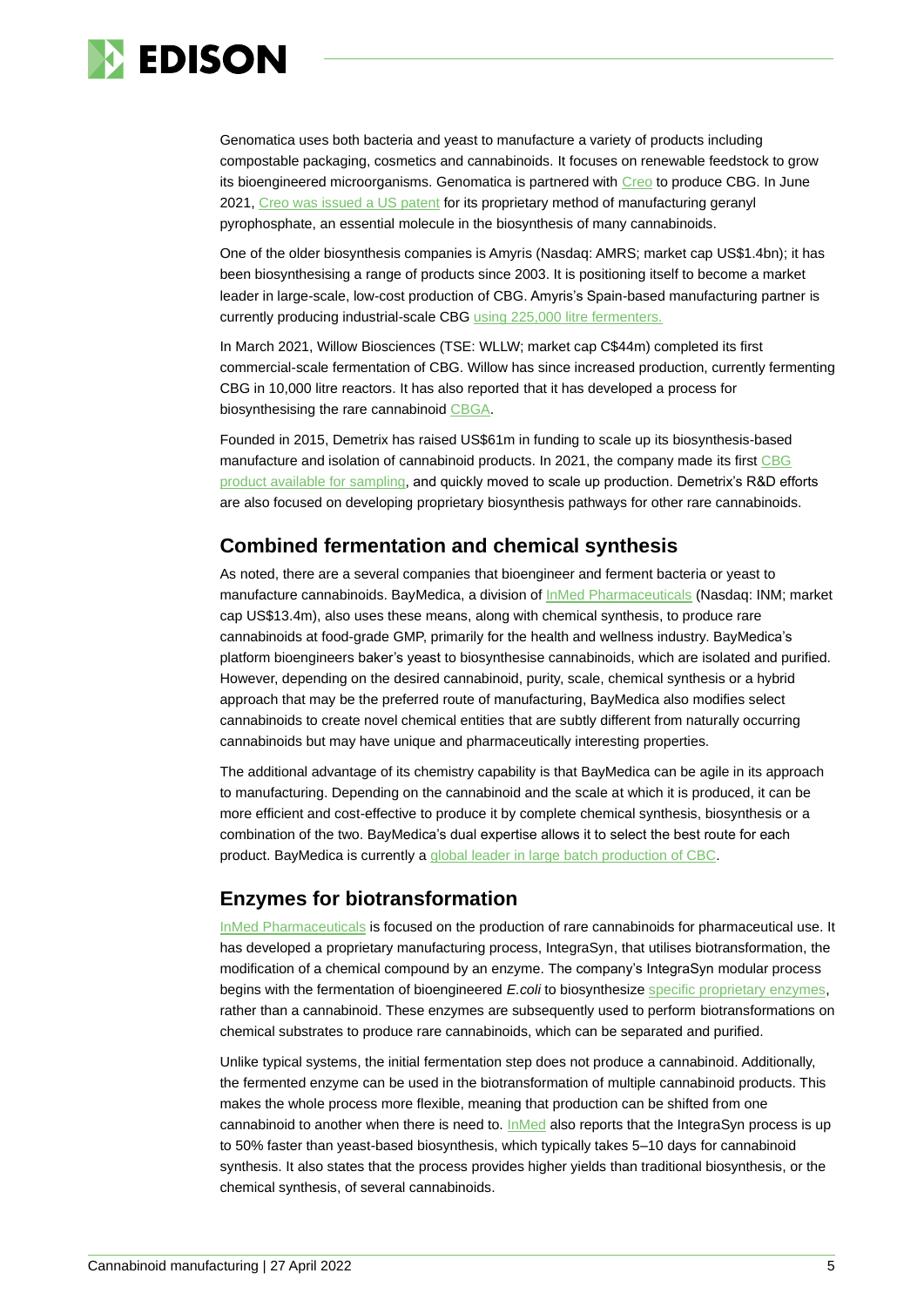

#### **Exhibit 2: Video of how IntegraSyn works**



IntegraSyn<sup>™</sup> is an integrated cannabinoid synthesis system to efficiently produce bio-identical cannabinoids.

Source: InMed Pharmaceuticals.

# **Industry development and investment**

### **Quality at a competitive price**

We have noted that several companies, including Demetrix, [Creo](https://www.edisongroup.com/company/creo-medical/) and Willow Biosciences, are aiming develop CBG products at industrial scale. As the market grows and eventually approaches saturation, competitive pricing and consistent purity will become increasingly essential for the success of cannabinoid manufacturers. This can be challenging for those manufacturers that are limited to smaller-scale production or whose processes do not benefit from larger scale efficiencies. Additionally, as the production of cannabinoids has multiple stages including synthesis, extraction and purification, high levels of quality control and specialist infrastructure are required. Therefore, many companies are turning to commercial manufacturing organisations (CMOs) to scale up production. An example of this is Willow Biosciences' partnership with CMO Curia. This approach reduces costs by making use of existing fermentation infrastructure and takes advantage of expertise in large-scale fermentation.

### **Manufacture of rare cannabinoids**

With a growing demand for cannabinoids, the ability to produce a greater number of rare cannabinoids will become [increasingly important across the industry.](https://cannabisindustryjournal.com/column/how-rare-cannabinoids-will-impact-investing/) Of the rare cannabinoids, we have noted several companies focusing on the production of CBG. However, few have developed manufacturing processes for the other rare cannabinoids. BayMedica currently produces CBT, CBC and CBDV at large scale. The commercial-scale production of another rare cannabinoid, THCV, is underway. The company currently employs a chemical synthesis process on a scale in the hundreds of kilogrammes and claims to be able to ramp up production to metric tonnes, utilising the same process.

### **Investment from the pharmaceutical industry**

There is significant investment in the pharmaceutical segment of the market. In 2021, Jazz Pharmaceuticals (Nasdaq: JAZZ; market cap US\$9.7bn) acquired GW Pharmaceutical, a therapeutic cannabinoid company, fo[r US\\$7.2bn.](https://investor.jazzpharma.com/news-releases/news-release-details/jazz-pharmaceuticals-acquire-gw-pharmaceuticals-plc-creating) In March 2022, Pfizer (NYSE: PFE; market cap US\$281bn) acquired Arena Pharmaceuticals for approximately [US\\$6.7bn.](https://www.pfizer.com/news/press-release/press-release-detail/pfizer-completes-acquisition-arena-pharmaceuticals) The primary asset that Pfizer gained in this acquisition is Arena's drug candidate etrasimod, currently in Phase III trials for ulcerative colitis and in a Phase IIb/III programme for Crohn's disease. Pfizer also gained Arena's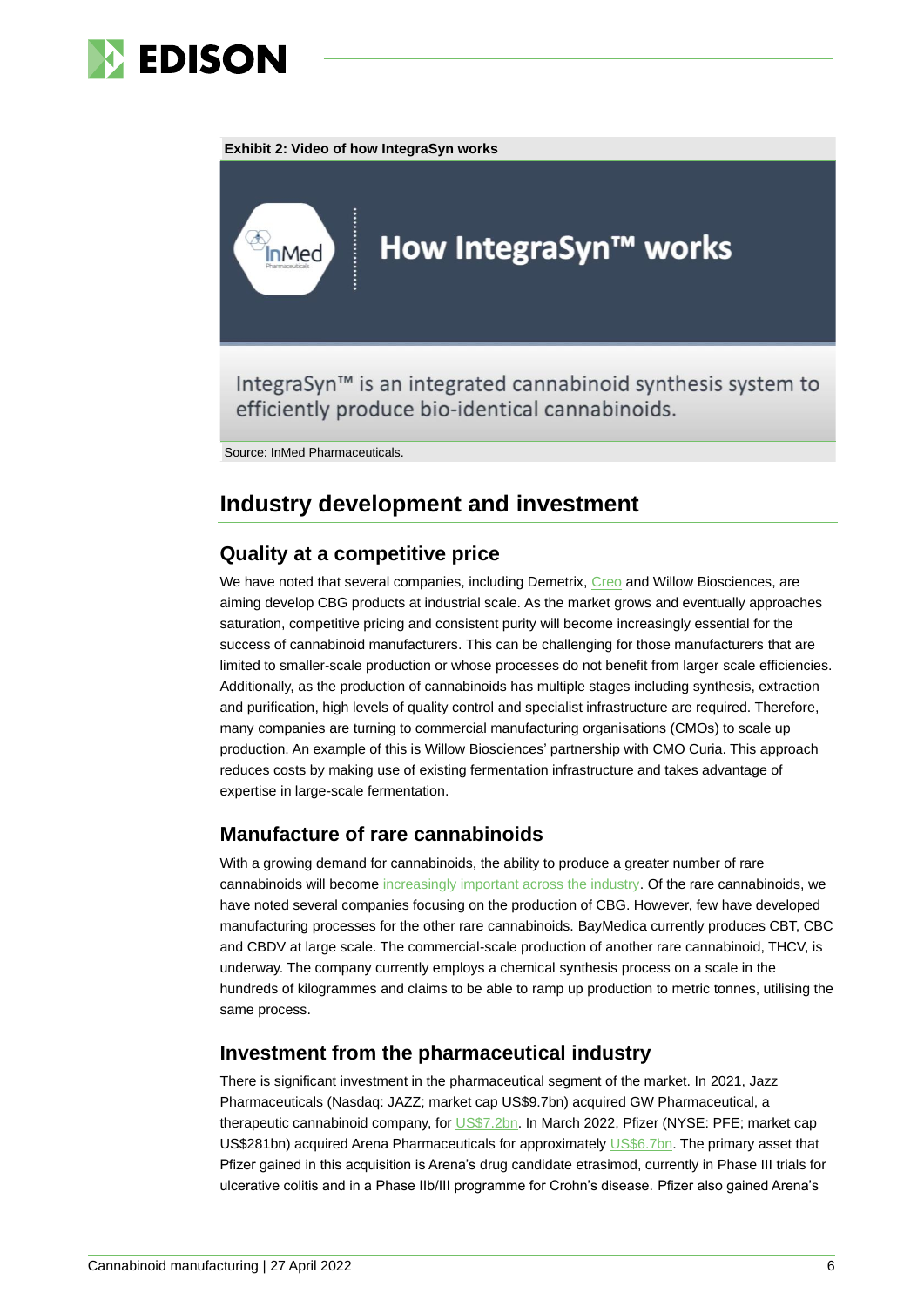

cannabinoid drug candidate olorinab, which was previously evaluated for pain conditions associated with gastrointestinal diseases but [did not meet the primary endpoint](https://www.businesswire.com/news/home/20210302006098/en/Arena-Pharmaceuticals-Reports-Topline-Results-from-Phase-2b-CAPTIVATE-Clinical-Trial) in a previous Phase [II trial](https://clinicaltrials.gov/ct2/show/NCT04043455) for irritable bowel syndrome. In September 2021, [InMed](https://www.edisongroup.com/company/inmed-pharmaceuticals/) commenced a Phase II clinical trial of INM-755 (cannabinol) to treat epidermolysis bullosa, a rare genetic disorder that causes skin to become very fragile. Additionally, [InMed'](https://www.edisongroup.com/company/inmed-pharmaceuticals/)s formulation INM-088 (cannabinol) is in preclinical trials for potential use for glaucoma.

### **Partnerships and acquisitions**

There have been several partnerships and acquisitions across the market that have enabled companies to gain scale-up or alternative manufacturing capabilities. Cronos Group and Ginkgo [Bioworks](https://www.ginkgobioworks.com/our-work/producing-cultured-cannabinoids/) entered a partnership to produce cultured cannabinoids. As part of this partnership, Cronos has acquired an 84,000 square foot fermentation and manufacturing facility. This is to enable the industrial-scale production of cannabinoids. In September 2021, InMed announced the [acquisition of BayMedica](https://www.globenewswire.com/news-release/2021/10/13/2313832/36215/en/InMed-Pharmaceuticals-Completes-Acquisition-of-BayMedica-Creating-a-Market-Leader-in-the-Manufacturing-of-Rare-Cannabinoids.html) for approximately US\$4m. The combined company has multiple manufacturing capabilities to produce rare cannabinoids at both food and pharmaceutical grade. BayMedica provides expertise in yeast biosynthesis and chemical synthesis, while [InMed](https://www.edisongroup.com/company/inmed-pharmaceuticals/) provides its proprietary IntegraSyn platform and expertise in bacteria-based biosynthesis. This consolidation of manufacturing methods allows for an agile and adaptive approach to the production of rare cannabinoids.

| Company                   | <b>Partner</b>  | <b>Manufacturing method</b>      | Cannabinoid               |
|---------------------------|-----------------|----------------------------------|---------------------------|
| <b>InMed</b>              |                 | Biosynthesis, biotransformation  | Various                   |
| BayMedica                 |                 | Biosynthesis, chemical synthesis | CBC, CBT, THCV, CBDV      |
| Cronos group              | Ginkgo Bioworks | <b>Biosynthesis</b>              | <b>CBG</b>                |
| Creo                      | Genomatica      | <b>Biosynthesis</b>              | <b>CBG</b>                |
| Demetrix                  |                 | <b>Biosynthesis</b>              | <b>CBG</b>                |
| <b>Willow Biosciences</b> | Purisys         | Biosynthesis, chemical synthesis | <b>CBG</b>                |
| LAVVAN                    |                 | <b>Biosynthesis</b>              | CBD, CBG                  |
| Amyris                    |                 | <b>Biosynthesis</b>              | <b>CBG</b>                |
| Logos                     |                 | <b>Biosynthesis</b>              | CBG, CBC, CBD, CBDA, CBDV |
| <b>CB</b> Therapeutics    |                 | <b>Biosynthesis</b>              | Various                   |

| <b>Exhibit 3: Companies that manufacture cannabinoids</b> |  |
|-----------------------------------------------------------|--|
|                                                           |  |

Source: Edison Investment Research